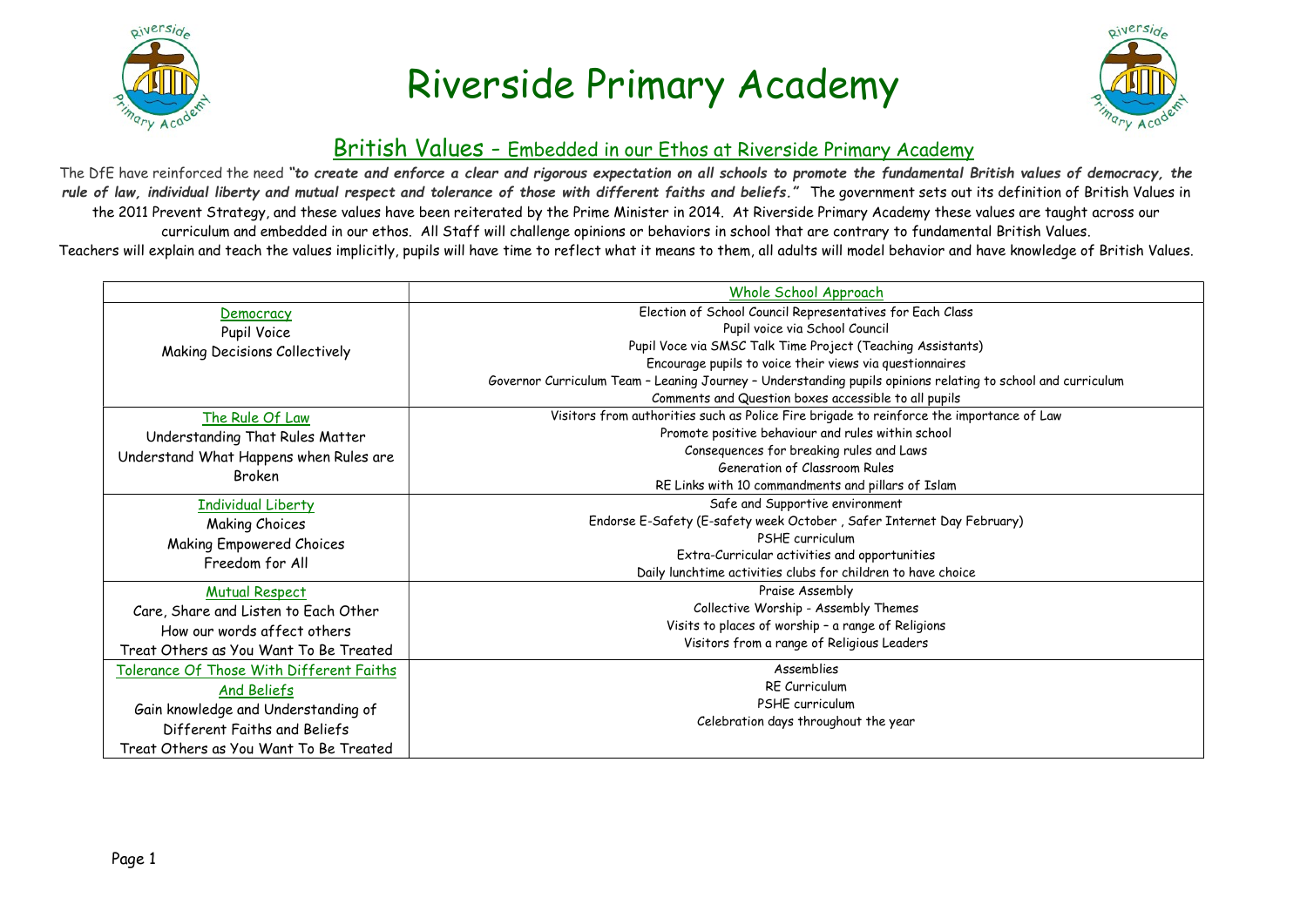



### British Values – Curriculum Opportunities

|                                                                          | <b>EYFS</b>                                                                                                                               | KS <sub>1</sub>                                                                                     | Lower KS2                                                                                                                         | <b>Upper KS2</b>                                                                                                                              |
|--------------------------------------------------------------------------|-------------------------------------------------------------------------------------------------------------------------------------------|-----------------------------------------------------------------------------------------------------|-----------------------------------------------------------------------------------------------------------------------------------|-----------------------------------------------------------------------------------------------------------------------------------------------|
| Democracy<br>Pupil Voice<br><b>Making Decisions</b><br>Collectively      | PSED Curriculum EYFS 1 -<br>Separating from an Adult, Rules,<br>Sharing, Taking Turns, Friendships<br>PSED Curriculum EYFS 2-             |                                                                                                     | SMSC and PSHE Curriculum Year 3 -<br>Helping the Community, Purpose of<br>School Council and Democracy, Media<br>Interpretations, | SMSC and PSHE Curriculum Year 5 -<br>Families and Society,<br>Democracy Yr 5 - Topic 4<br>PSHE Link - Respectful<br>Relationships, Being Safe |
|                                                                          | New Friends, Sharing, Turn Taking,<br>Giving and Receiving,                                                                               |                                                                                                     | <b>PSHE Link - Respectful</b><br>Relationships                                                                                    | SMSC and PSHE Curriculum Year 6 -                                                                                                             |
|                                                                          |                                                                                                                                           |                                                                                                     |                                                                                                                                   | Make It Real Game, Being A<br>Responsible Citizen                                                                                             |
| The Rule Of Law<br>Understanding That Rules<br>Matter<br>Understand What | PSED Curriculum EYFS 1 -<br>Separating from an Adult, Rules,<br>Routines, Sharing, Taking Turns,<br>Friendships, Hygiene, Healthy Eating, | SMSC and PSHE Curriculum Year 1 -<br>Rules, Right and Wrong.<br>PSHE Link - Respectful              | SMSC and PSHE Curriculum Year 3 -<br>Helping the Community, Media<br>Interpretations,<br>Consequences of Antisocial Behaviour     | SMSC and PSHE Curriculum Year 5 -<br>Cycling Proficiency, Charities and Help<br>Lines, Conservation,                                          |
| Happens when Rules are<br>Broken                                         | Manners, Confidence,<br>UW Curriculum EYFS 2-<br>Jobs that help to keep us safe - Topic<br>5                                              | Relationships, Being Safe                                                                           | PSHE Link - Respectful<br>Relationships, Caring<br>Friendships                                                                    | PSHE Link -Being Safe,<br>Respectful Relationships,<br><b>Mental Wellbeing</b>                                                                |
|                                                                          |                                                                                                                                           | SMSC and PSHE Curriculum Year 2 -<br>Truth and Exaggeration, Fire Safety,<br>PSHE Link - Respectful | SMSC and PSHE Curriculum Year 4<br>Religion and Racism                                                                            | SMSC and PSHE Curriculum Year 6 -<br>Make It Real Game, Being A<br>Responsible Citizen                                                        |
|                                                                          |                                                                                                                                           | Relationships, Being Safe                                                                           | PSHE Link - Respectful<br>Relationships, Caring<br>Friendships                                                                    |                                                                                                                                               |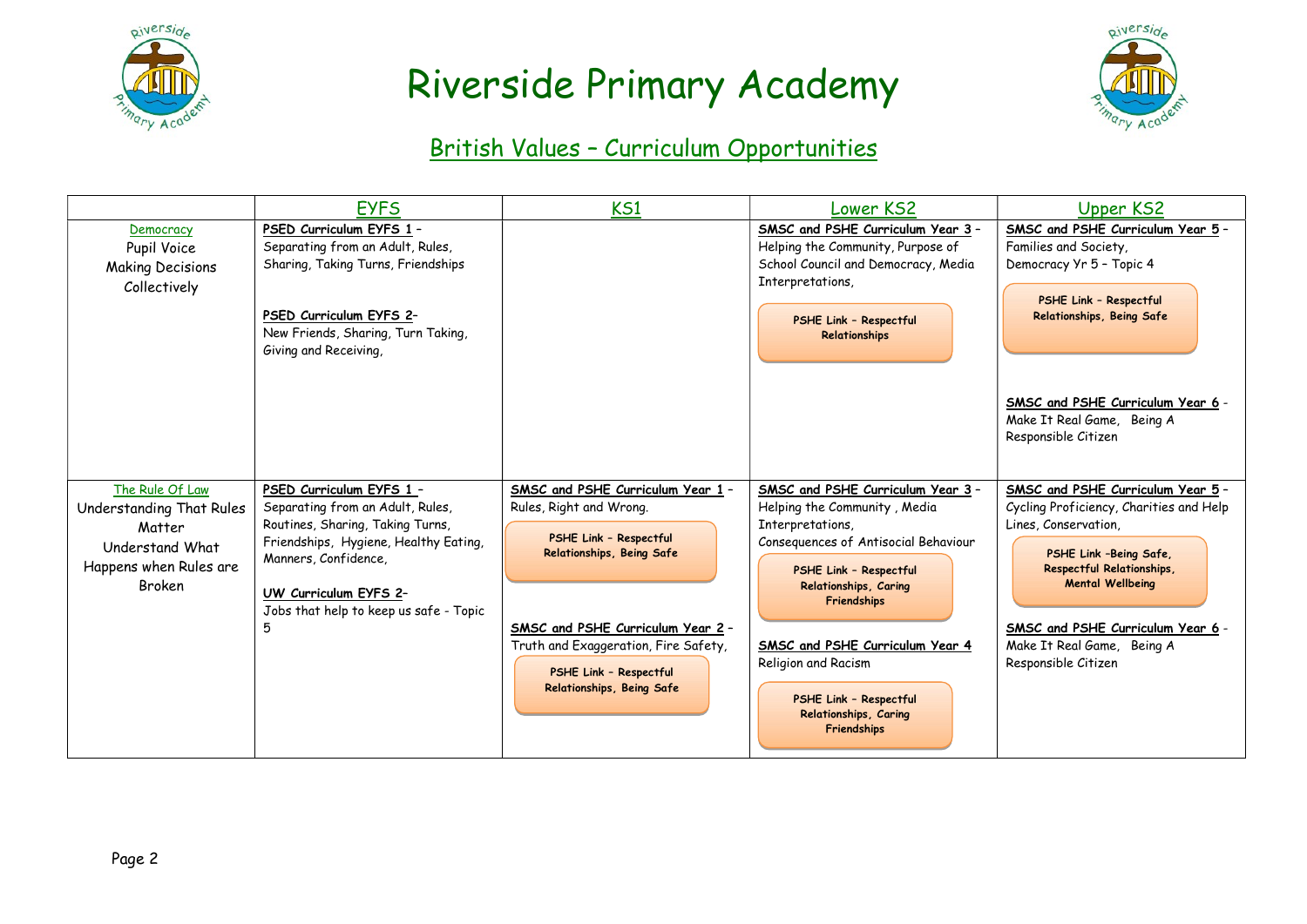



| <b>Individual Liberty</b>  | Whole School -                                                                                                                                                                                                                                                                                                                                                                                                               | Whole School - E-Safety Week                                                                                                                                                                                                                                                                                                                                                                                                                       | Whole School - E-Safety Week                                                                                                                                                                                                                                                                                                                                                                                                                                                                        | Whole School -                                                                                                                                                                                                                                                                                                                                                                                                                                                                                       |
|----------------------------|------------------------------------------------------------------------------------------------------------------------------------------------------------------------------------------------------------------------------------------------------------------------------------------------------------------------------------------------------------------------------------------------------------------------------|----------------------------------------------------------------------------------------------------------------------------------------------------------------------------------------------------------------------------------------------------------------------------------------------------------------------------------------------------------------------------------------------------------------------------------------------------|-----------------------------------------------------------------------------------------------------------------------------------------------------------------------------------------------------------------------------------------------------------------------------------------------------------------------------------------------------------------------------------------------------------------------------------------------------------------------------------------------------|------------------------------------------------------------------------------------------------------------------------------------------------------------------------------------------------------------------------------------------------------------------------------------------------------------------------------------------------------------------------------------------------------------------------------------------------------------------------------------------------------|
| Making Choices             | E-Safety Week October & Safer                                                                                                                                                                                                                                                                                                                                                                                                | October & Safer Internet Day                                                                                                                                                                                                                                                                                                                                                                                                                       | October & Safer Internet Day                                                                                                                                                                                                                                                                                                                                                                                                                                                                        | E-Safety Week October & Safer                                                                                                                                                                                                                                                                                                                                                                                                                                                                        |
| <b>Making Empowered</b>    | Internet Day February -Making                                                                                                                                                                                                                                                                                                                                                                                                | February -Making Empowered Choices                                                                                                                                                                                                                                                                                                                                                                                                                 | February - Making Empowered Choices                                                                                                                                                                                                                                                                                                                                                                                                                                                                 | Internet Day February - Making                                                                                                                                                                                                                                                                                                                                                                                                                                                                       |
| Choices<br>Freedom for All | <b>Empowered Choices</b><br>PSHE Link - Online Relationships,                                                                                                                                                                                                                                                                                                                                                                | PSHE Link - Online Relationships,<br><b>Mental Wellbeing</b>                                                                                                                                                                                                                                                                                                                                                                                       | PSHE Link - Online Relationships.<br><b>Mental Wellbeing</b>                                                                                                                                                                                                                                                                                                                                                                                                                                        | <b>Empowered Choices</b><br>PSHE Link - Online Relationships,                                                                                                                                                                                                                                                                                                                                                                                                                                        |
|                            | <b>Mental Wellbeing</b><br>PSED Curriculum EYFS 1 -<br>Separating from an Adult, Rules,<br>Routines, Sharing, Taking Turns,<br>Friendships, Hygiene, Healthy Eating,<br>Manners, Confidence,<br>PSED Curriculum EYFS 2 -<br>New Friends, routines, keeping Healthy,<br>Sharing, Turn Taking, Giving and<br>Receiving, Concern for Others, Caring<br>for Others, Keeping Safe, Hygiene,<br>Manners,<br>PSHE Link - Being Safe | SMSC and PSHE Curriculum Year 1 -<br>Healthy Choices, Relationships Right<br>and Wrong, Keeping Safe.<br><b>PSHE Link - Families and People</b><br>Who Care For Me, Being Safe<br>SMSC and PSHE Curriculum Year 2 -<br>Truth and Exaggeration, Giving and<br>Receiving, Fire Safety, Looking After<br>Animals, Respect, Compassion and<br>Empathy.<br>PSHE Link - Respectful<br>Relationships, Online<br><b>Relationships, Mental</b><br>Wellbeing | SMSC and PSHE Curriculum Year 3 -<br>Helping the Community, Safety in the<br>Home, Growing and Changing<br>Relationships,<br>Consequences of Antisocial Behaviour<br>PSHE Link - Respectful<br>Relationships, Online<br>Relationships, Mental Wellbeing,<br><b>Being Safe</b><br>SMSC and PSHE Curriculum Year 4 -<br>Understanding and Empathy, Loyalty,<br>relationships, Life and Death,<br>Immediate and Lasting effects of<br>Natural Disasters, Family<br>Relationships, Religion and Racism, | <b>Mental Wellbeing</b><br>SMSC and PSHE Curriculum Year 5-<br>Cycling Proficiency, Water Aid,<br>Charities and Help Lines, Conservation,<br>Families and Society, Reflecting<br>Aspirations of Victorian Children and<br>Ourselves, Moving in to year 6.<br>PSHE Link -Being Safe,<br>Respectful Relationships,<br><b>Mental Wellbeing</b><br>SMSC and PSHE Curriculum Year 6 -<br>Outdoor Residential, Coping With<br>Stress and Pressure, Drugs Awareness<br>Talk, Puberty Talk, Empathy, Make It |
|                            |                                                                                                                                                                                                                                                                                                                                                                                                                              |                                                                                                                                                                                                                                                                                                                                                                                                                                                    | Technology Debate<br>PSHE Link - Respectful<br>Relationships, Caring Friendship,<br><b>Online Relationships, Mental</b><br><b>Wellbeing, Being Safe</b>                                                                                                                                                                                                                                                                                                                                             | Real Game, Being A Responsible<br>Citizen, Special Memories and Moving<br>on. Ambitions and hopes for the future<br>/ Sunderland University trip.<br>PSHE Link -Being Safe,<br>Respectful Relationships, Online<br>Relationships, Drugs, Alcohol,<br>Tobacco, Mental Wellbeing                                                                                                                                                                                                                       |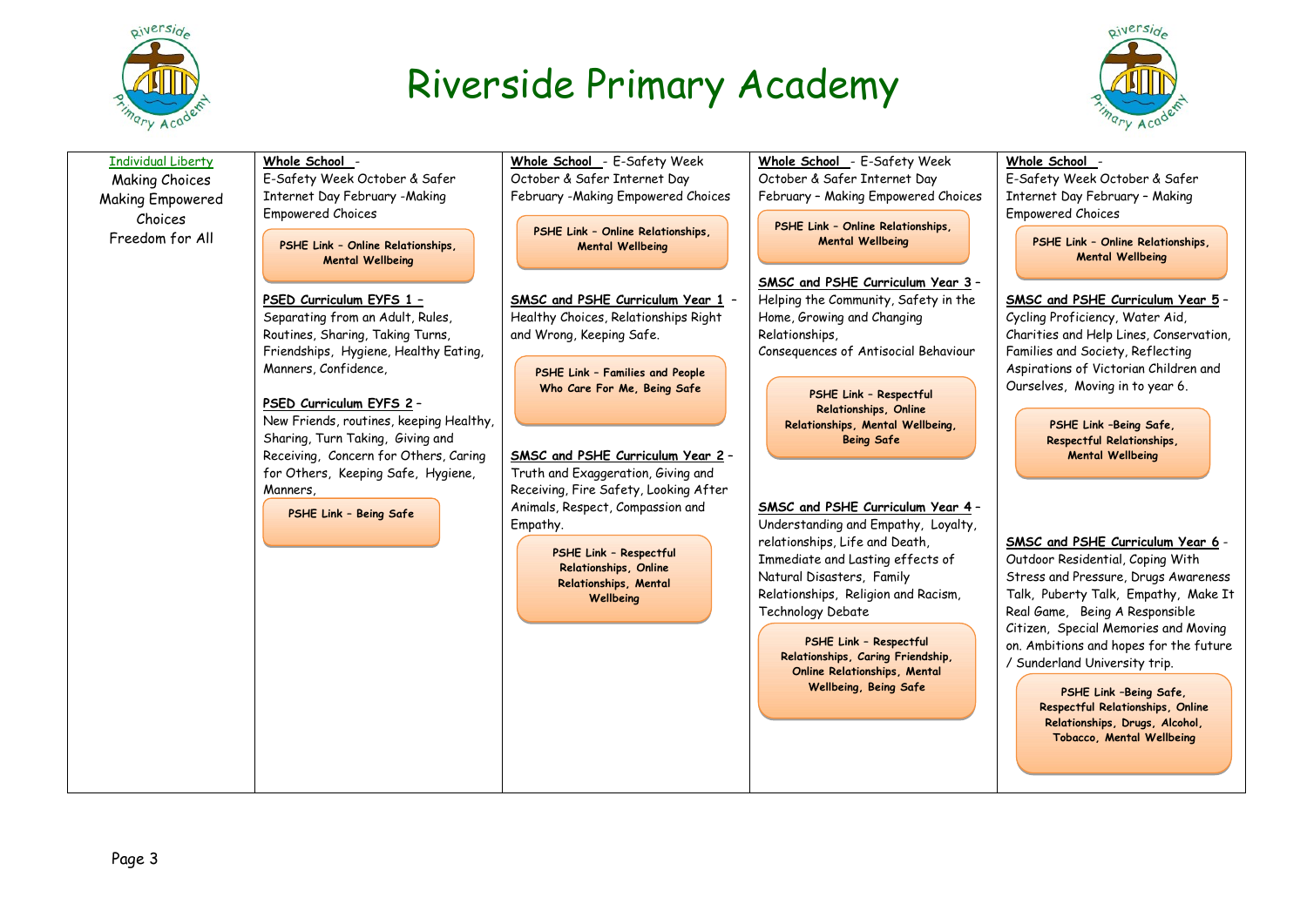



| <b>Mutual Respect</b>                                                                                                        | PSED Curriculum EYFS 1 -                                                                                                                                                                                                                                                                                                                                                                                                                                                                                                                                                    | RE Curriculum Year 1 -                                                                                                                                                                                                                                                                                                                                                               | RE Curriculum Year 3 -                                                                                                                                                                                                                                                                                                                                                                                                                                              | RE Curriculum Year 5 - Islam and                                                                                                                                                                                                                                                                                                                                                                                                                                                               |
|------------------------------------------------------------------------------------------------------------------------------|-----------------------------------------------------------------------------------------------------------------------------------------------------------------------------------------------------------------------------------------------------------------------------------------------------------------------------------------------------------------------------------------------------------------------------------------------------------------------------------------------------------------------------------------------------------------------------|--------------------------------------------------------------------------------------------------------------------------------------------------------------------------------------------------------------------------------------------------------------------------------------------------------------------------------------------------------------------------------------|---------------------------------------------------------------------------------------------------------------------------------------------------------------------------------------------------------------------------------------------------------------------------------------------------------------------------------------------------------------------------------------------------------------------------------------------------------------------|------------------------------------------------------------------------------------------------------------------------------------------------------------------------------------------------------------------------------------------------------------------------------------------------------------------------------------------------------------------------------------------------------------------------------------------------------------------------------------------------|
|                                                                                                                              |                                                                                                                                                                                                                                                                                                                                                                                                                                                                                                                                                                             |                                                                                                                                                                                                                                                                                                                                                                                      |                                                                                                                                                                                                                                                                                                                                                                                                                                                                     |                                                                                                                                                                                                                                                                                                                                                                                                                                                                                                |
| Care, Share and<br>Listen to Each<br>Other<br>How our words<br>affect others<br>Treat Others as You<br>Want To Be<br>Treated | Separating from an Adult, Rules,<br>Routines, Sharing, Taking Turns,<br>Friendships, Hygiene, Healthy<br>Eating, Manners, Confidence,<br><b>PSHE Link - Families and</b><br>People Who Care For Me<br>PSED Curriculum EYFS 2 - New<br>Friends, routines, keeping Healthy,<br>Sharing, Turn Taking, Giving and<br>Receiving, Concern for Others,<br>Caring for Others, Keeping Safe,<br>Hygiene, Manners, Family<br>PSHE Link - Families and People<br>Who Care For Me, Respectful<br>Relationships (bullying including<br>cyber bullying), Addressing<br><b>Stereotypes</b> | Christianity and Judaism<br>RE Curriculum Year 2 - Christianity<br>and Judaism<br>SMSC and PSHE Curriculum Year 1<br>-Relationships Community, Local<br>Environment, Right and Wrong.<br>PSHE Link - Respectful<br>Relationships<br>SMSC and PSHE Curriculum Year 2<br>- Truth and Exaggeration, Giving and<br>Receiving, Looking After Animals,<br>Respect, Compassion and Empathy. | Tip to Durham Cathedral.<br>Christianity and Hinduism<br>RE Curriculum Year 4 -<br>Hinduism and Christianity<br>SMSC and PSHE Curriculum Year 3<br>- Helping the Community, Growing and<br>Changing Relationships,<br>Consequences of Antisocial Behaviour<br>PSHE Link - Respectful<br>Relationships, Caring<br>Friendships<br>SMSC and PSHE Curriculum Year 4<br>- Understanding and Empathy,<br>Loyalty, Relationships, Life and<br>Death, Immediate and Lasting | Christianity<br>RE Curriculum Year 6 - Buddhism<br>(tip to Buddhist Centre), Christianity,<br>Humanism (Visitor to school), Islam.<br>SMSC and PSHE Curriculum Year 5<br>- Cycling Proficiency, Water Aid,<br>Charities and Help Lines,<br>Conservation, Families and Society,<br>Moving in to year 6.<br>PSHE Link -Being Safe, Respectful<br><b>Relationships, Online</b><br><b>Relationships, Mental Wellbeing</b><br>SMSC and PSHE Curriculum Year 6<br>- Outdoor Residential, Coping With |
|                                                                                                                              | <b>UW Curriculum EYFS 2- Chinese</b>                                                                                                                                                                                                                                                                                                                                                                                                                                                                                                                                        |                                                                                                                                                                                                                                                                                                                                                                                      | Effects of Natural Disasters, Family<br>Relationships, Religion and Racism,                                                                                                                                                                                                                                                                                                                                                                                         | Stress and Pressure, Drugs<br>Awareness Talk, Puberty Talk,                                                                                                                                                                                                                                                                                                                                                                                                                                    |
|                                                                                                                              | New Year-Topic 3<br>UW Curriculum EYFS 2 - Jobs that                                                                                                                                                                                                                                                                                                                                                                                                                                                                                                                        |                                                                                                                                                                                                                                                                                                                                                                                      | Technology Debate                                                                                                                                                                                                                                                                                                                                                                                                                                                   | Empathy, Make It Real Game, Being<br>A Responsible Citizen, Special<br>Memories and Moving on. Ambitions                                                                                                                                                                                                                                                                                                                                                                                       |
|                                                                                                                              | help to keep us safe - Topic 5                                                                                                                                                                                                                                                                                                                                                                                                                                                                                                                                              |                                                                                                                                                                                                                                                                                                                                                                                      |                                                                                                                                                                                                                                                                                                                                                                                                                                                                     | and future hopes - visit to<br>Sunderland University.                                                                                                                                                                                                                                                                                                                                                                                                                                          |